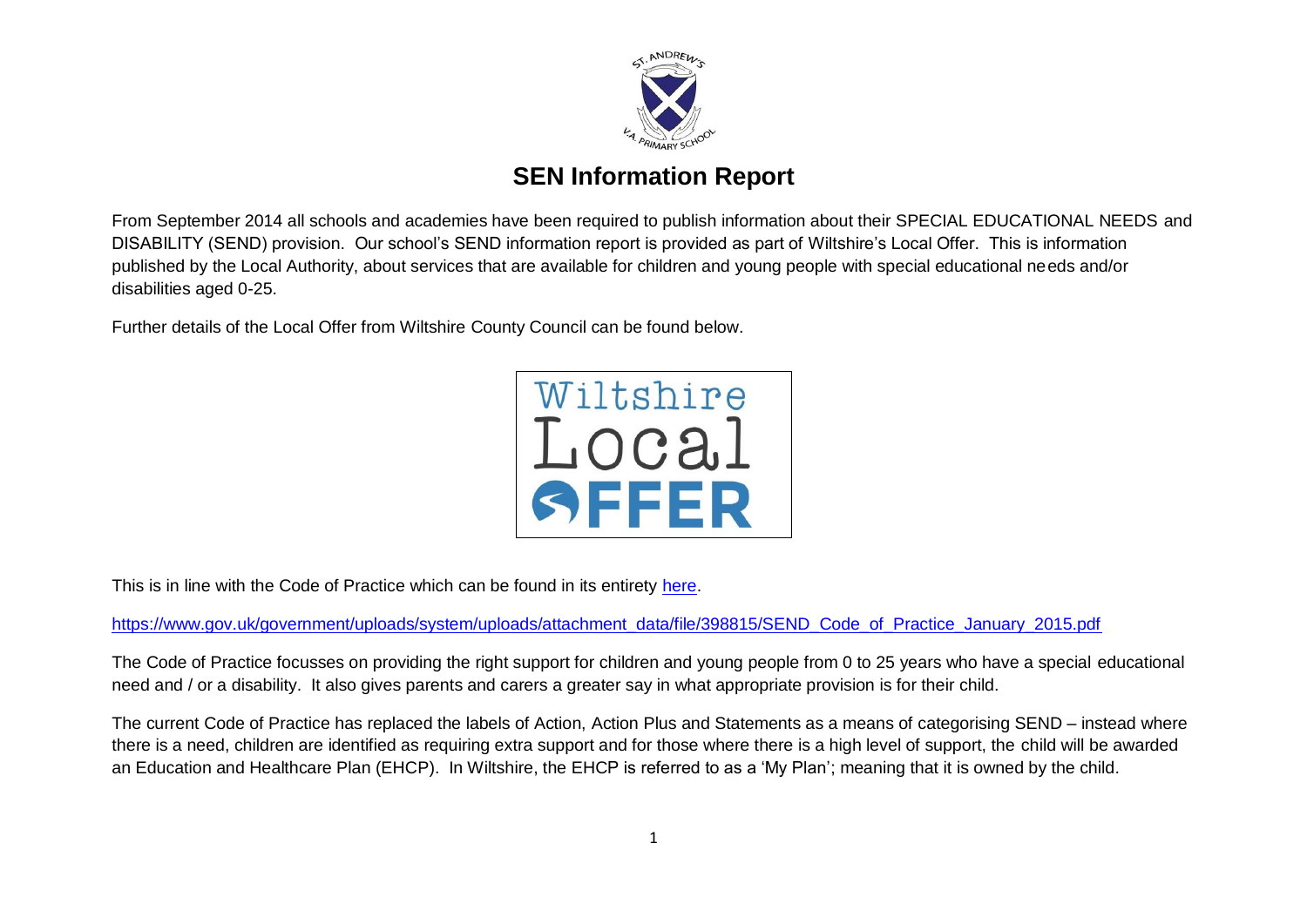Below are a set of questions that will help you understand more about SEND and our approach to SEND at St Andrew's Primary school.

## **What is SEN/D?** Special educational needs/ disability

A child may be described as having a special educational need if he/she has a significantly greater difficulty in learning than the majority of others of the same age, or has a disability which prevents or hinders him/her from making use of educational facilities of a kind generally provided (i.e. over and above adjustments, aids and services required by the Equality Act 2010). This may mean that they have a learning difficulty or a disability that requires support that is different from, or additional to, that provided for other children of the same age.

The Equality Act 2010 defines a disability as 'a physical or mental impairment which has a long-term and substantial adverse effect on their ability to carry out normal day-to-day activities.' Long term is defined as 'a year or more' and 'substantial' is defined as 'more than minor or trivial.'

# **What kinds of Special Educational Needs are provided for at St Andrew's Primary School?**

St Andrew's Primary School aims to provide an inclusive and nurturing environment that maximises the potential of every individual. We therefore provide support for a wide range of special educational needs. The SEND code of practice has categorised these needs into the following four groups:

| <b>Communication and Interaction</b><br>Some children may have difficulty in communicating with others. They<br>may have difficulty saying what they want, understanding others or<br>understanding or using social rules of communication. Children with<br>Autism or Asperger's may have difficulty with communication and<br>relating to others.                                    | <b>Cognition and Learning</b><br>Learning difficulties cover a wide range of needs and severity of<br>needs. Some children will need support in one area while others may<br>need support in many areas of the curriculum. Others may have a<br>specific learning difficulty such as Dyslexia, Dyscalculia or Dyspraxia. |
|----------------------------------------------------------------------------------------------------------------------------------------------------------------------------------------------------------------------------------------------------------------------------------------------------------------------------------------------------------------------------------------|--------------------------------------------------------------------------------------------------------------------------------------------------------------------------------------------------------------------------------------------------------------------------------------------------------------------------|
| Social, emotional and mental health difficulties<br>There is a wide range of social and emotional difficulties which can<br>result in children becoming isolated and withdrawn or perhaps<br>displaying challenging or disturbing behaviour. Some children may<br>have disorders such as Attention Deficit Disorder, Attention Deficit<br>Hyperactive Disorder or Attachment Disorder. | Sensory and or physical needs<br>Some children may have a disability which prevents or hinders them<br>from accessing the curriculum and school facilities in the same way as<br>other children. Hearing and vision impairment are examples of this.<br>Children may require additional support and equipment.           |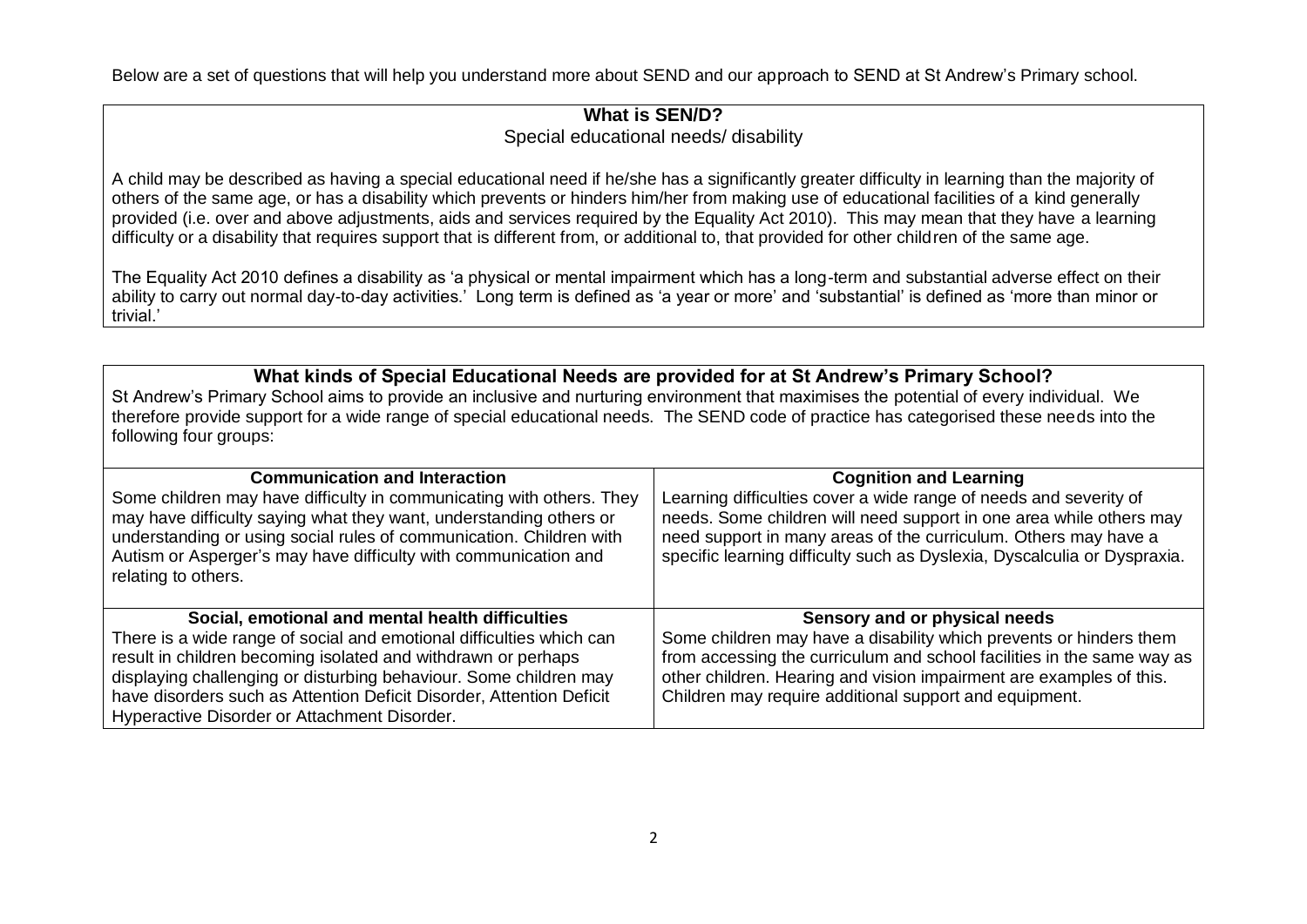#### **Our SEN/D Team**

Mrs Debbie Harris is our Special Educational Needs Coordinator (SENCo). She is an experienced class teacher and senior leader who also works for Wiltshire as part of the Leading SENCo Project. As SENCo she has responsibility for the following:

- Managing the day to day operation of the policy.
- Co-ordinating provision and managing the response to children's needs.
- Overseeing the records of children with SEND.
- Acting as link with parents and external agencies.
- Supporting implementation of SEN strategies within the classroom.

Both can be contacted via the school office on 01722 503590, your child's class teacher or via email:

senco@st-andrews-laverstock.wilts.sch.uk

The school [also has a Parent Support Adviser \(PSA\) who is](mailto:AAndrews@st-andrews-laverstock.wilts.sch.uk) Mrs Ali Andrews. Ali can be contacted again through school on the above number or by email: AAndrews@st-andrews-laverstock.wilts.sch.uk

St Andrew's has two qualified Emotional Literacy Support Advisors (ELSA) – Miss Julie Budworth and Mrs Ali Andrews.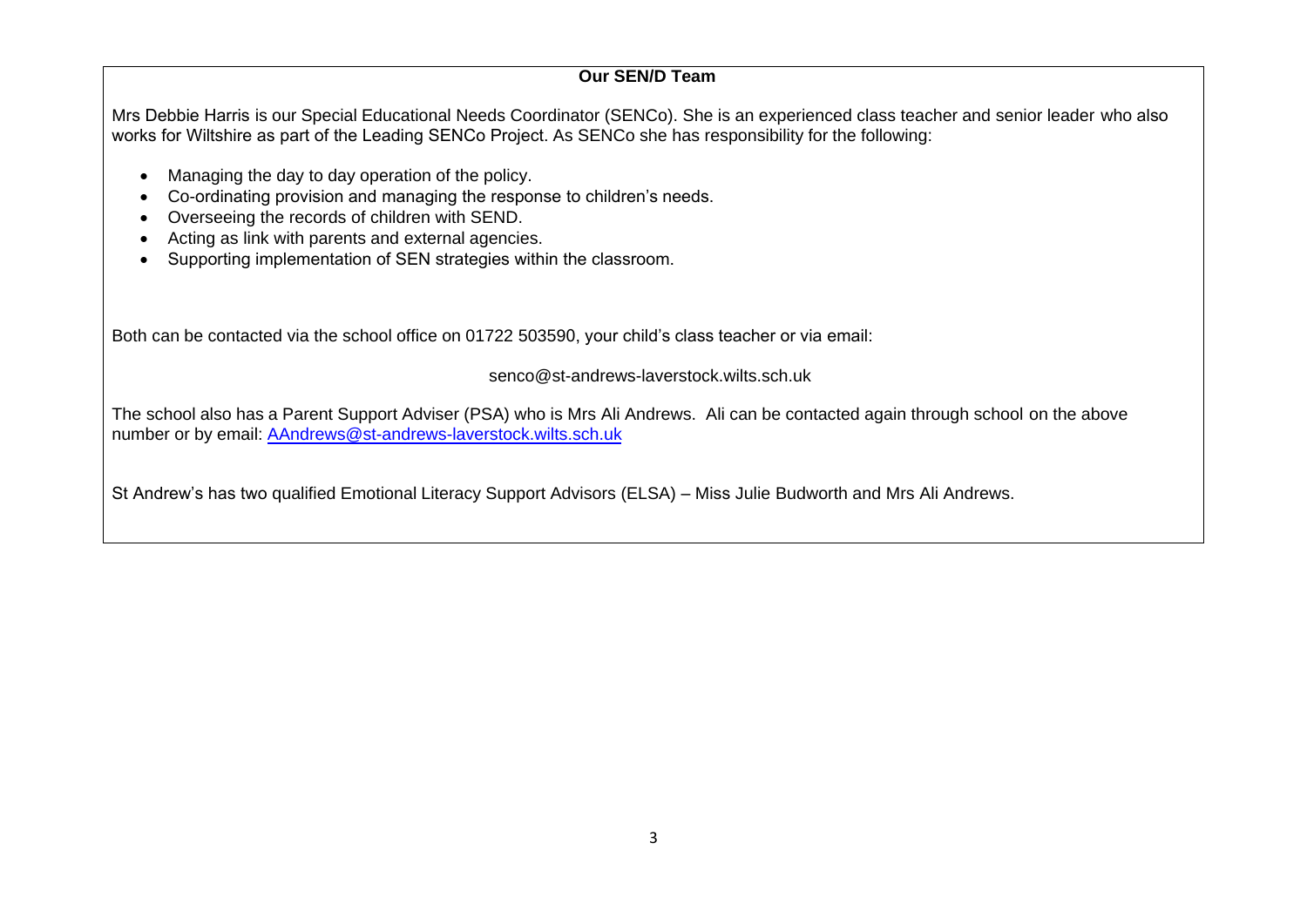#### **How we identify pupils with SEN and assess their needs**

**Children are identified as having special educational needs through a variety of ways:**

 **Some pupils are identified as having SEN/D before they start school**. There will usually be an additional transition meeting (organised by their pre-school setting) with their parents, pre-school and school staff to ensure they start school with the support they need.

The YR class teacher or Teaching Assistant (TA) will usually visit feeder pre-school settings to observe and liaise regarding new entrants to YR.

- **Concerns raised by parents/carers and the children themselves.**
- **Class teachers** monitor pupils' progress daily and will put in support and adjust their teaching as required. This is called Quality First Teaching and is every child's entitlement. If the child is still performing well below age expected levels in class or if a child's behaviour or self-esteem is affected then this may indicate the child needs to have additional support.
- **School assessments**. Three times a year pupils are formally assessed and their progress is recorded. Following these assessments pupil progress meetings are held where we discuss pupils' progress in Literacy and Numeracy. These are led by the subject leader and attended by the class teacher, the SENCo and the Governor responsible for that subject area. At these meetings we discuss pupils who are making less than expected progress. Some of these pupils may have SEN. We examine how they have already been supported and what additional or alternative support we can put in place for them. We also closely monitor children's emotional and behavioural well-being.
- **Information provided by external agencies and health professionals.**

If a child is considered to have SEN, in consultation with their parents, they will be included on the school's SEN register as having **SEN support.**

## **What should I do if I think my child has special educational needs?**

If you are concerned that your child may have special educational needs, please contact your child's class teacher to discuss your concerns. If the SENCo is unable to attend this initial meeting, information will be passed on to her and any relevant assessments will be carried out to ascertain what additional support is required. If necessary, advice will be sought from external agencies following discussion with you.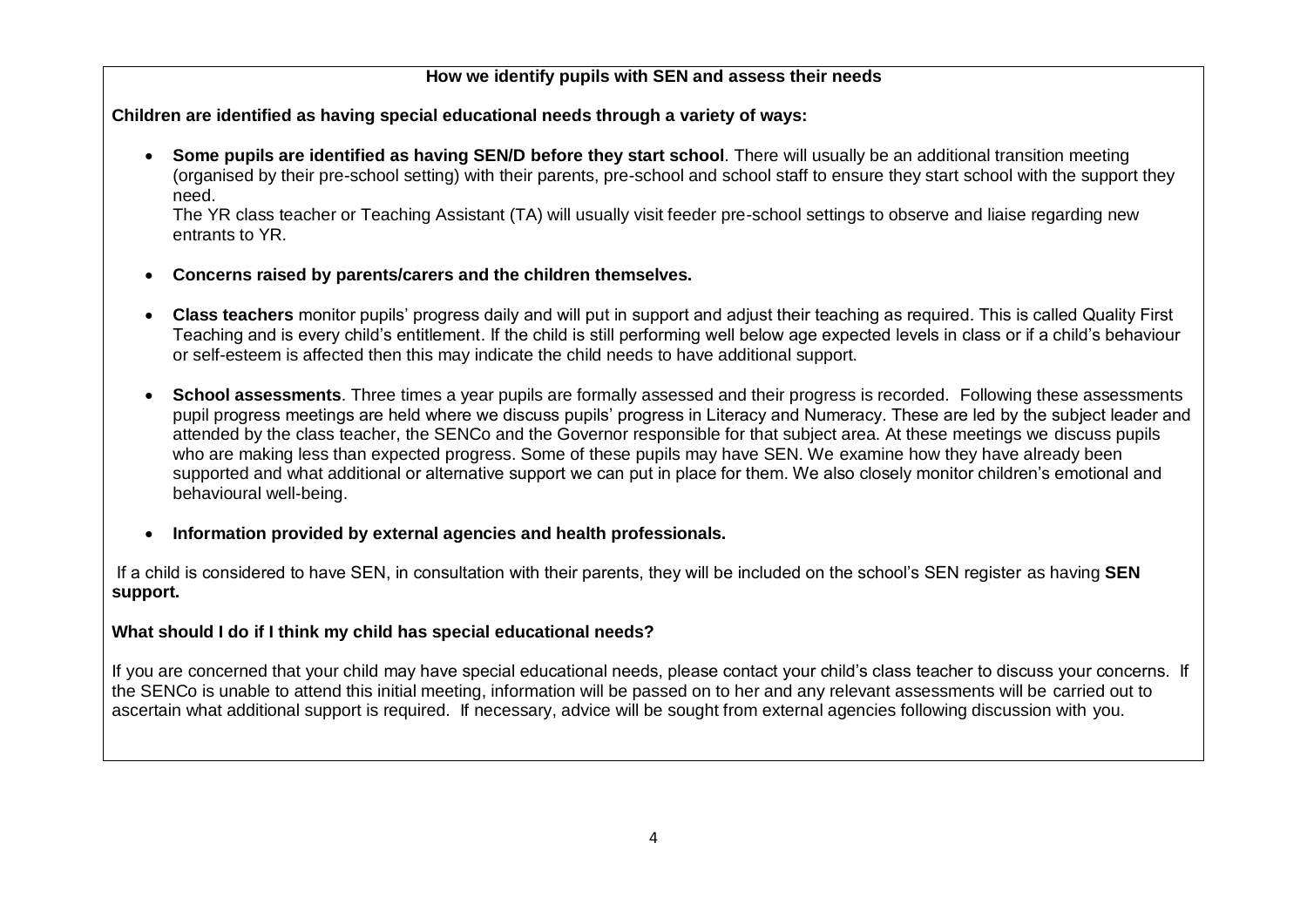#### **What are the arrangements for consulting parents of children with Special Educational Needs and how can you be involved in your child's learning?**

We are committed to developing every child's full potential intellectually, physically, spiritually and socially, and feel this is most successfully achieved when we work in partnership with you, the parent/guardian. Your views are important to us and we encourage all parents to speak to school staff with any concerns. There are a variety of ways that you can contribute to your child's education:

- Discussions with the class teacher.
- Meetings with the SENCo.
- Attending parents' evenings.
- Contributing to your child's one page profile.
- Attending meetings with any relevant external agencies.
- Supporting learning at home, particularly reading regularly with your child and working on any specific targets set for your child as advised by the class teacher.

Our Governing body includes parent governors and we also have a very active PTA (Friends of St Andrew's Primary School). If you would like to be involved please contact the school office about this.

#### **How do we consult with children who have SEND?**

- All children are encouraged to evaluate their own learning and next steps as part of daily learning activities.
- Children with special educational needs are also involved in reviewing their learning targets. Their new learning targets are shared with them and wherever possible children are encouraged to help to decide what their targets should be.
- If it is felt appropriate, children are invited to attend annual review meetings where they are able to give their views about the past year and what they would like put in place for the coming academic year.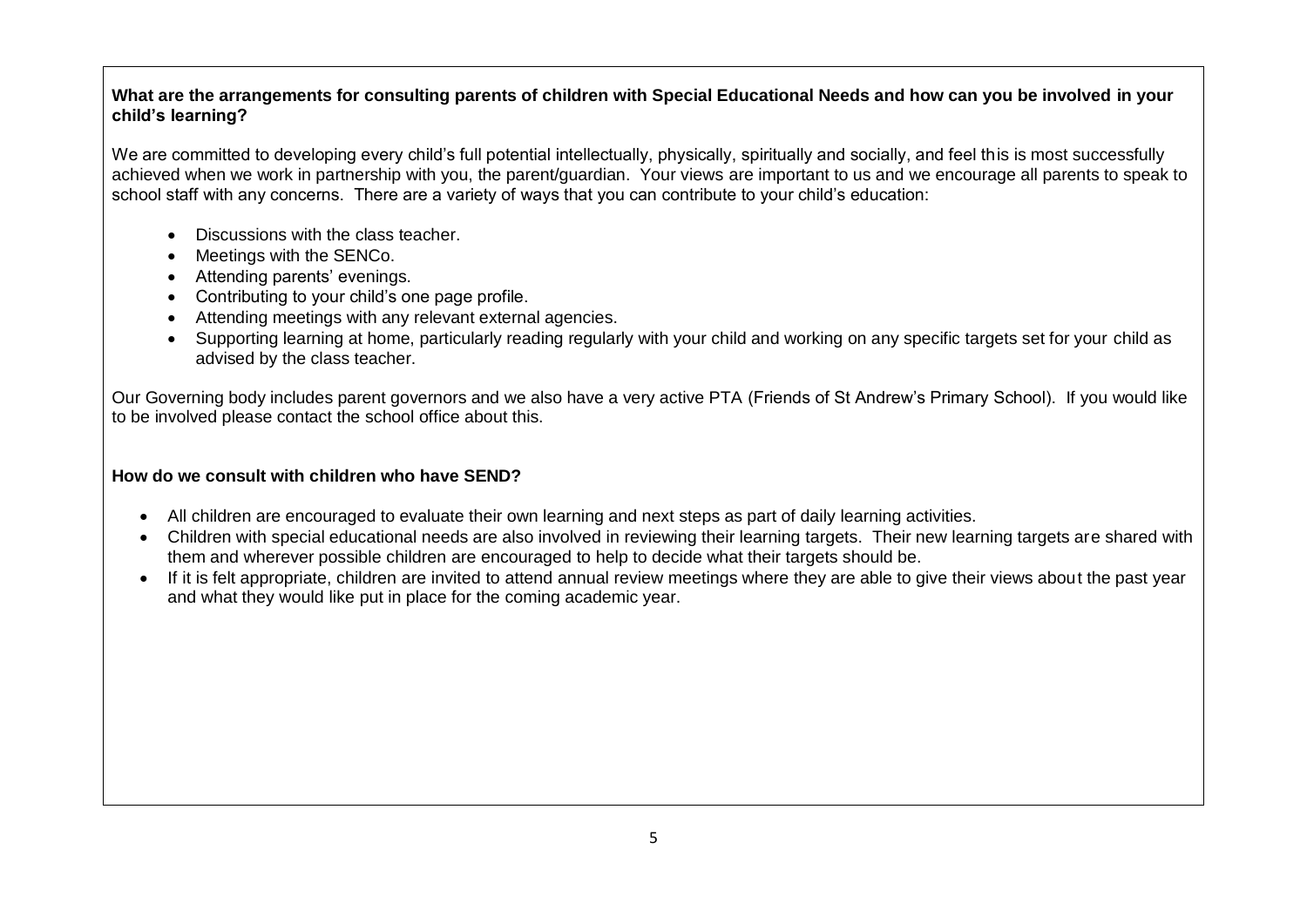**What arrangements are in place for assessing and reviewing children's progress towards outcomes and what opportunities are available to work with parents and young people as part of the assessment and review?**

### **(a) How the school evaluates the effectiveness of its provision for such pupils;**

- Children's learning and understanding is monitored daily through classroom observations and marking.
- All children are tracked using regular assessment from the class teacher along with end of term and key stage assessments.
- Specific interventions are usually delivered by Teaching Assistants who discuss and evaluate their effectiveness with the class teacher and with the SENCo. The SENCo monitors this targeted support on a regular basis to assess its impact.
- We are keen to hear how parents feel their children are progressing along with the views of the children themselves.
- The extra support and interventions a child with special educational needs receives along with their assessment tracking is recorded.
- If external agencies have been involved in setting a programme of work, regular meetings are held with the relevant agency, parents and school to ensure that progress is being made.

## **(b) The school's arrangements for assessing and reviewing the progress of pupils with special educational needs:**

In accordance with the SEN Code of Practice, St Andrew's uses the 'Assess, Plan, Do, Review' approach as explained below:

- Assess: Once concern has been raised regarding a child's progress, the class teacher will carry out a clear analysis of the pupil's needs with the support of the SENCo.
- Plan: The teacher, in consultation with the SENCo, parent and pupil should agree the adjustments, support and interventions to be put in place, as well as the expected impact on progress. Interventions will be recorded in the class provision map. Each child will also have personal targets with specific outcomes to be achieved.
- Do: The class teacher remains responsible for working with your child on a daily basis. Where interventions involve group or one to one teaching away from the class teacher, the teacher will still retain responsibility for your child's progress.
- Review: class teachers, with the support of the SENCo, will arrange to meet parents three times a year to review children's progress. Prior to the meeting the class teacher will have ascertained your child's views on how he/she feels they are progressing. If your child has an Education and Healthcare Plan (in Wiltshire this is referred to as a My Plan) or a Statement, you will be invited to a review meeting arranged by the SENCo. Your views and that of your child, along with recent assessments by any external agencies will be discussed to ensure that the plan remains relevant.

If at the review stage, it is decided more expert help is required then with your consent school will make a referral to the appropriate external agency such as the Educational Psychologist, Speech and Language Therapy service or the Wiltshire SEND support service. After assessment and discussion with yourself and the class teacher a programme of support is usually then provided. A copy of any written reports will be sent to you.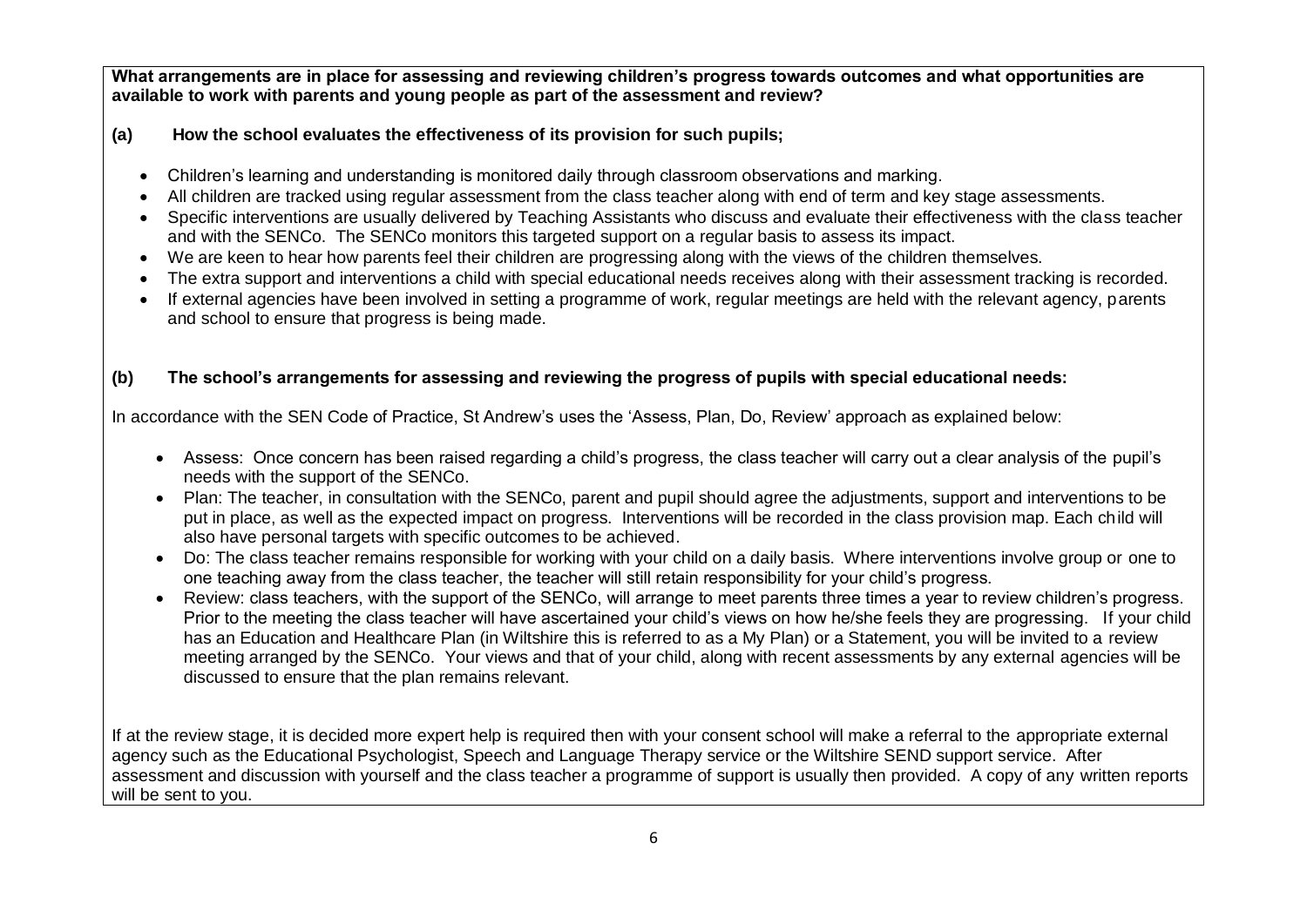#### **What arrangements are in place for supporting children moving between year groups in school and for moving from different phases of education?**

- If a child has been identified with SEND at nursery school a meeting will be arranged for parents, staff and any relevant external agencies to discuss the child's strengths and weaknesses and how best to introduce the child to his/her new environment. At St Andrew's we are happy to arrange additional visits to school for any incoming child with SEND so that the transition can be made gradually and smoothly.
- For children moving between year groups, meetings are held towards the end of the summer term for class teachers and TAs to exchange information to ensure that the move is as smooth as possible. All children have a taster session with their new teacher in the summer term. For some SEND children it may be appropriate to plan a more gradual transition where the child can become familiar with their new teacher over a longer period of time. This might involve the child, with TA support, making a transition book about their new class which they can keep over the summer holiday.
- In Year 6 information regarding pupils is sent to the receiving secondary school. As part of the process, SEND children are invited to create "All About Me" booklets or PowerPoints under the guidance of the Year 6 TA. At the end of the Spring term the Year 6 class teacher will ask parents to complete a short form if they have any worries or concerns regarding their child's move to secondary school. This will then be passed on to the feeder school. In consultation with the feeder school, additional visits will be arranged by the SENCo for pupils who require a more gradual transition. For any children who are particularly anxious, small group workshops led by the ELSAs/Behaviour Support can be arranged in the summer term. In addition Secondary school staff discuss individual needs with the class teacher and talk to the children in their primary setting and during Year 6 taster days to answer any questions they may have.

#### **How do we approach teaching children with SEND?**

Any child may at some time have special educational needs. These can be academic, behavioural or medical in nature, and they affect able as well as less able children. Whenever possible, these needs are met by the way we structure our lessons incorporating high-quality, differentiated activities to include all pupils.

Each child is different, with their own special abilities and own pace of development. Our curriculum is designed to help every child achieve their full potential. Where possible, we group children by ability in English and Mathematics, enabling them to work together with children of similar ability. In this way we can tackle the difficulties of children who are finding a subject hard to learn and further stretch children who learn more rapidly. In other subjects we encourage mixed ability groupings with plenty of opportunities for children to discuss work with their learning partner.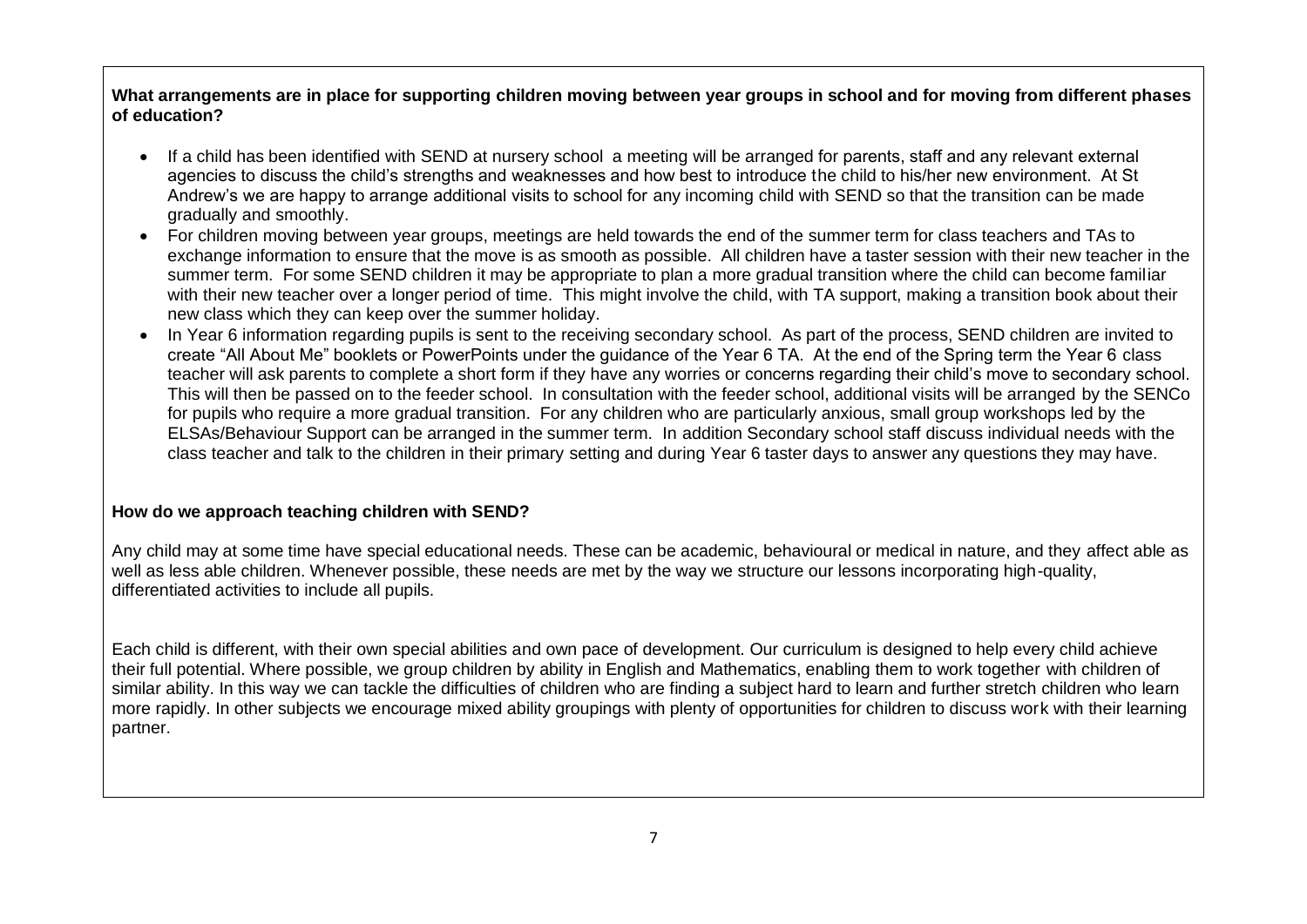We have a comprehensive range of intervention programmes for children who do need extra support such as Acceleread/write, Sound Discovery, Success @ Arithmetic, Social skills and Write from the Start. Wherever possible children are taught within the classroom but specialised intervention programmes usually have to be conducted outside the classroom by our highly skilled teaching assistants.

## **What adaptions are made to the curriculum and learning environment for children with SEND?**

At St Andrew's we aim to ensure all children participate in school life regardless of their needs. In order to achieve this teachers adapt the curriculum and learning environment to meet the needs of the individual child. Examples of how this is done can be seen below:

- Specially designed visual prompts to foster independence.
- Pre-teaching content or vocabulary.
- Over-learning topics and using multisensory techniques.
- Providing privacy boards for children who prefer to work without distractions.
- Presenting information in a variety of ways e.g. visual and auditory, modifying texts.
- Providing equipment for children with sensory/motor difficulties e.g. fiddle toys, sit and move cushions, desk ramps etc.
- Use of alternative ways of recording work e.g. talk tins, word processing, mind maps.
- Providing coloured overlays for children with Irlene syndrome.
- Providing a quiet distraction free room for many SEN interventions.

For children who are feeling emotionally vulnerable the ELSAs are able to provide a quiet time out of class when necessary.

## **How do we ensure that our staff is trained to support children and young people with SEND?**

The school SENCo, Mrs Debbie Harris regularly attends courses and SEND conferences run by the authority. She also works for the Wiltshire Leading SENCo Project.All school staff including teaching assistants receive regular training on various aspects of SEND. Examples of this include workshops on working memory, Autism and aspects of speech therapy. We have two ELSA (Emotional Literacy Support Assistant) trained TAs in addition to other TAs who have attended training on a variety of aspects such as scaffolding learning and inference training.

Where a child has a medical need, relevant staff are trained to meet those needs e.g. epilepsy, diabetes, use of epipens etc.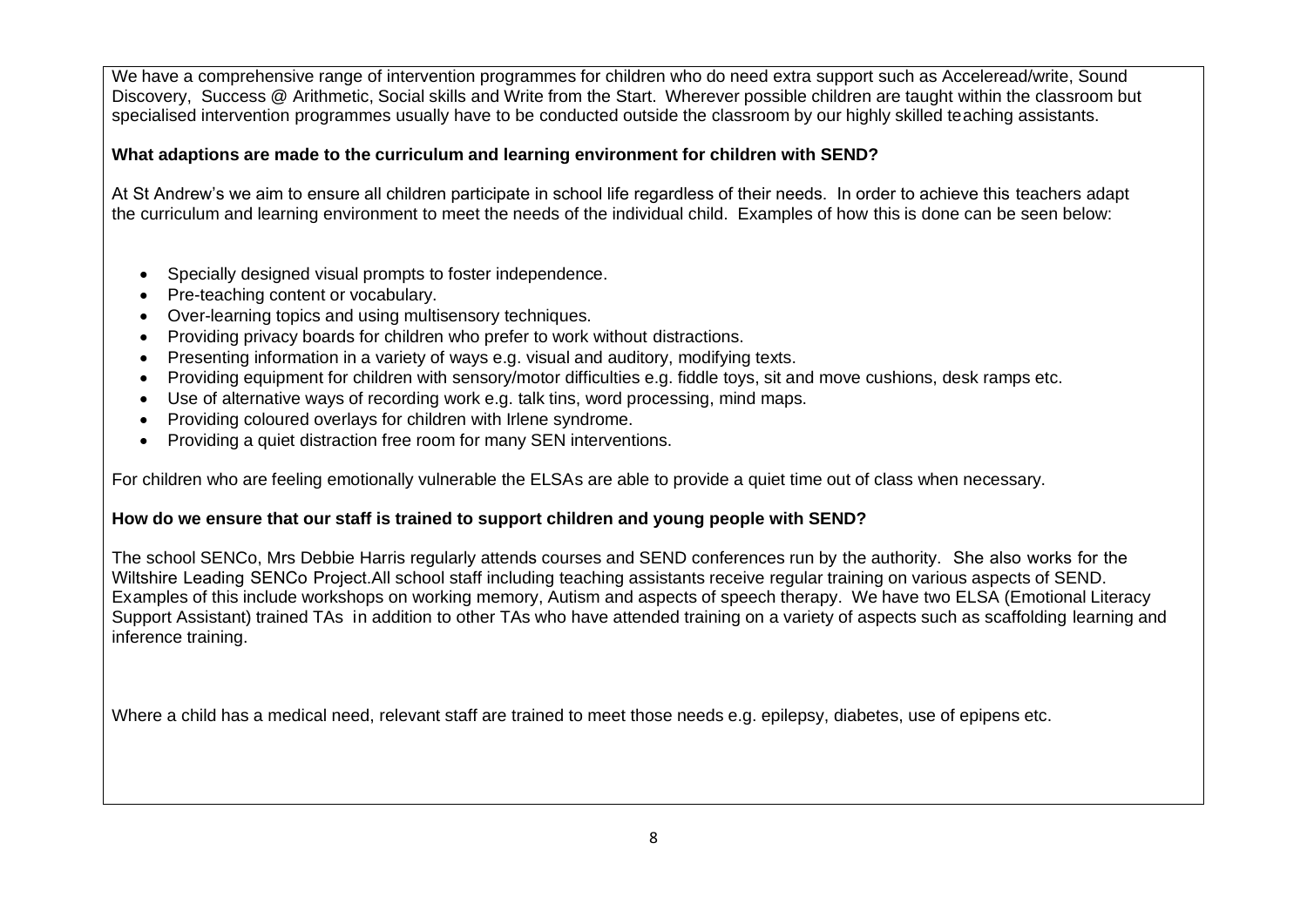**How do we ensure that children with SEND are enabled to engage in activities available with children in the school who do not have SEND?** All pupils are entitled to be included in all parts of the school curriculum and we aim for all children to be included on school trips. A risk assessment is carried out prior to any off-site activity to ensure everyone's health and safety will not be compromised. A further risk assessment is sometimes required for individual children. Occasionally it may be decided that intensive 1:1 support is required. School will make every attempt to provide this but in cases where it is not possible then the parent/carer may be asked to accompany their child. In the unlikely event that it is considered unsafe for a pupil to take part in an activity, then alternative activities will be provided by school.

**What support is in place for improving emotional and social development?** The class teacher is responsible for the day to day management of behaviour in the classroom. The use of praise is the key strategy used to motivate and encourage children. Positive language and redirection are the first steps in focussing children on the task in hand. Each class also has regular whole class circle time. For more details about our Behaviour Policy please contact the school office.

Emotional literacy is considered to be extremely important at St Andrew's Primary School. Emotional literacy involves pupils being able to express their feelings and emotions appropriately. If children are unable to do this then their learning in the classroom may be affected. Some pupils find this difficult to do and need help. Training in ELSA support is to be arranged for one of the teaching assistants who can then work with children or give advice to teachers or children who are struggling in this area. In addition to this we provide Social Skills programmes which consist of a one hour session each week for 6 weeks. Regular discussions are held with the parents concerned, when their child is supported this way.

In some instances a child may require more specific help in which case a referral can be made with parents' permission to Wiltshire SEN service's Behaviour Support team. This support may involve weekly workshops run by a Behaviour Support assistant or more individual counselling. Parents are always involved in regular reviews of their child's progress.

Sometimes parents prefer to contact the Parent Support Worker (PSA), Ali Andrews regarding issues that may be happening at home. Jemma Mackle can be contacted on 01722 503590 or by email jmackle@st-andrews-laverstock.wilts.sch.uk.

**How do we involve other bodies, including health and social care bodies, local authority support services and voluntary sector organisations, in meeting children's SEN and supporting their families?** Where there is an identified need and a multi-agency approach is required, including voluntary agencies, we ask families to participate in the Common Assessment Framework (CAF) process. By engaging with this process we can make referrals to relevant agencies as necessary.